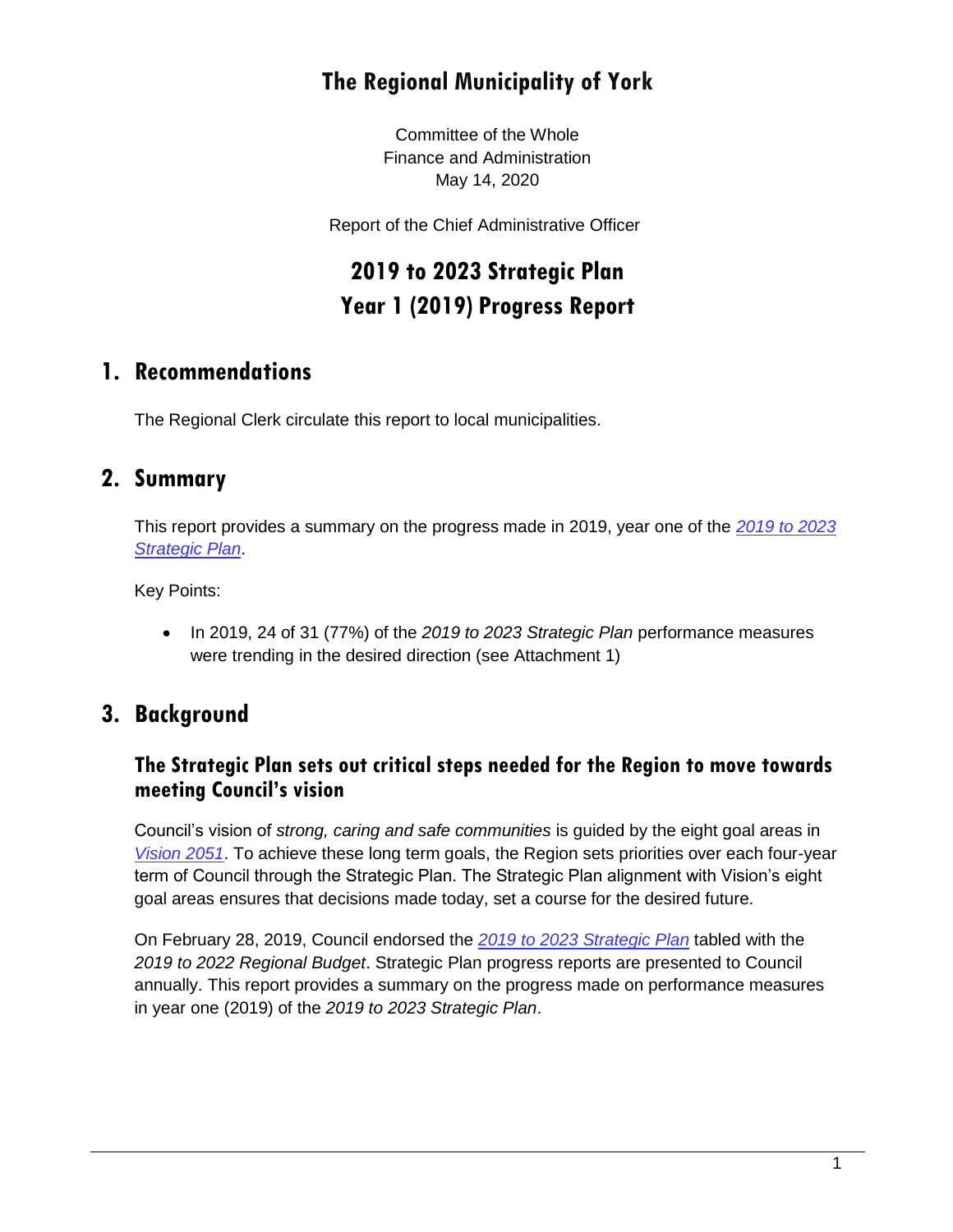#### **Performance accountability considers York Region's specific contribution to the well-being of our communities**

Performance accountability is measured through performance measures that capture how well a Regional service is working to contribute to our communities' well-being. Performance measures in the *2019 to 2023 Strategic Plan* are tracked to ensure that objectives are met, with progress being reported to Council annually.

## **4. Analysis**

#### **2019 TO 2023 STRATEGIC PLAN PERFORMANCE MEASURES**

The Region made significant progress in Year 1 (2019) of its four-year Strategic Plan. Performance measures help demonstrate whether the desired impact is taking shape as a result of the Region's focused efforts. The Year 1 (2019) Progress Report summarizes progress on the baseline trends over four data points using 2015 as the baseline reference year where possible. As fluctuations can occur from year-to-year, it is more meaningful to report on the baseline trend as a four year impact summary, rather than annual variance.

#### **77% of the Strategic Plan's performance measures were trending in the desired direction**

In 2019, 24 of 31 (77%) performance measures' current baselines were trending in the desired direction (see Attachment 1). There are four (4) performance measures to note:

One (1) performance measure with the trend unchanged over the baseline:

Number of days to determine York Region residents' eligibility for social assistance

Two (2) performance measures with no trend information due to data only available for one year to date:

- Percentage of individuals and families remaining stably housed after six months who were homeless or at risk of homelessness
- Percentage of development applications meeting timeline commitments

One (1) performance measure collecting data with no data available for reporting:

• Percentage of York Region clients receiving help to improve their housing stability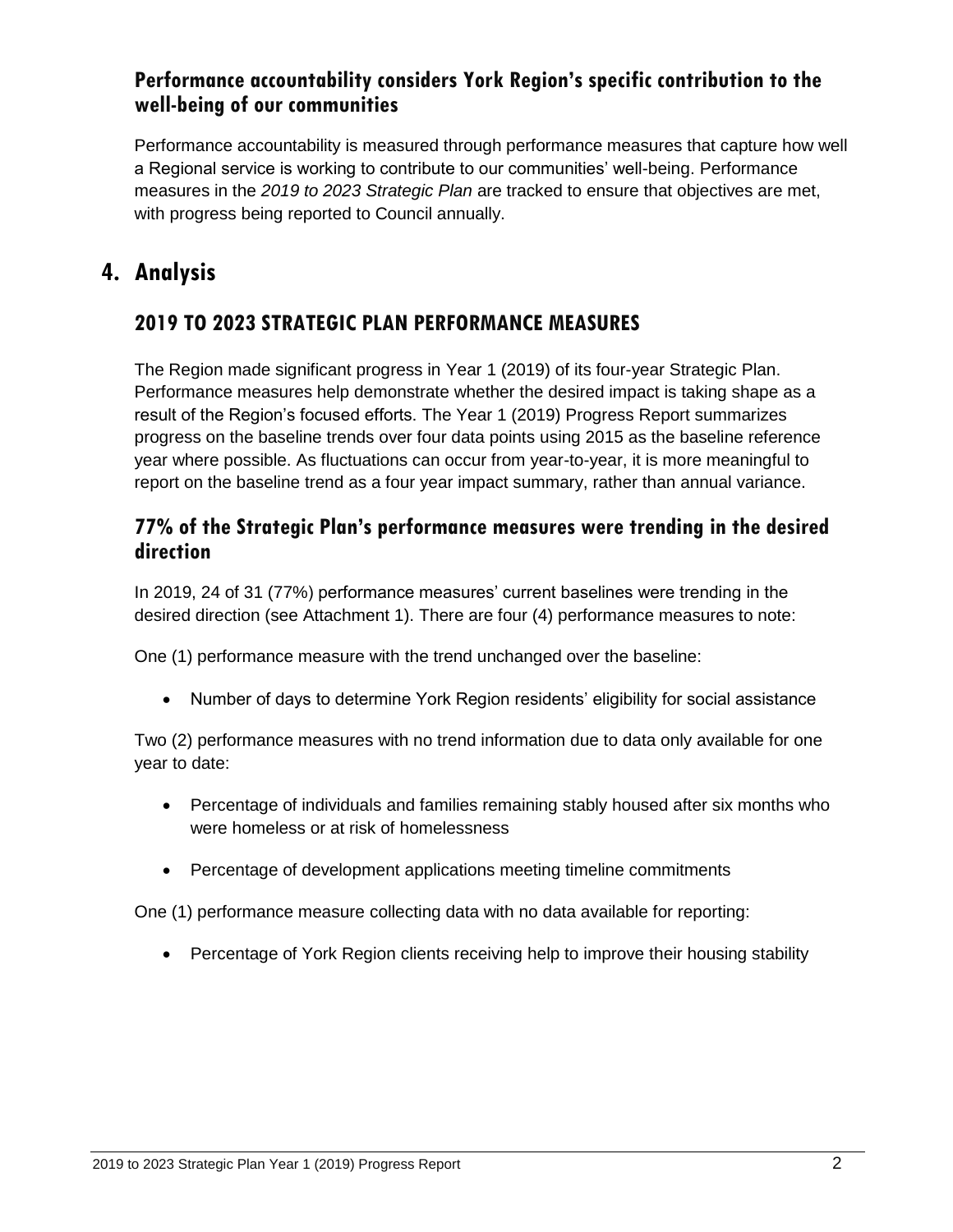#### **Three performance measures were not trending in the desired direction**

Three (3) out of 31 (10%) of the performance measures' current baseline trends were not trending in the desired direction (see Attachment 1):

• Number of transit ridership per capita

The number of transit ridership per capita decreased slightly in 2019 reaching 19.8 million riders. Ridership was impacted by construction happening on the Region's busiest corridors. In addition, the service area population has been increasing due to the growing population throughout York Region. In 2019, an additional 4.5 million trips were taken on TTC Line 1 Subway extension in York Region. These trips are not included in the 2019 ridership number provided.

 Percentage of regional roads with sidewalks and/or dedicated bike lanes in urban areas

In 2019, 84% of regional roads have an adjacent sidewalk and/or dedicated bike lane in urban areas. 2018 was the first year the percentage of regional roads with sidewalks and/or dedicated bike lanes in urban areas was measured. For 2019, the methodology was refined to provide a better picture throughout York Region by including both Regional and Local Municipal data sets. To provide more accurate data, York Region undertook the activity of recalibration resulting in a lower percentage of regional roads with sidewalks and/or dedicated bike lanes.

 Percentage of regional assets with a condition assessment rating of fair or better condition

The overall percentage of core assets with a condition assessment rating of fair or better has decreased slightly in 2019 to 87%. This is due to aging road assets which previously did not have a sustainable funding source to support the growing and aging asset base. In 2019, Regional Council approved drawing from the Asset Replacement Reserve to fund Transportation Asset Management projects.

Attachment 2 is an exception report summarizing these three performance measures, the summary outlines contributing factors for performance relating to each measure and activities planned to support future progress.

## **5. Financial**

Costs associated with the delivery of the *2019 to 2023 Strategic Plan* are aligned with the multi-year budget. The impacts of COVID-19 on York Region's ability to achieve the *2019 to 2023 Strategic Plan* will be reflected in next year's Progress Report demonstrating 2020 results on performance measures.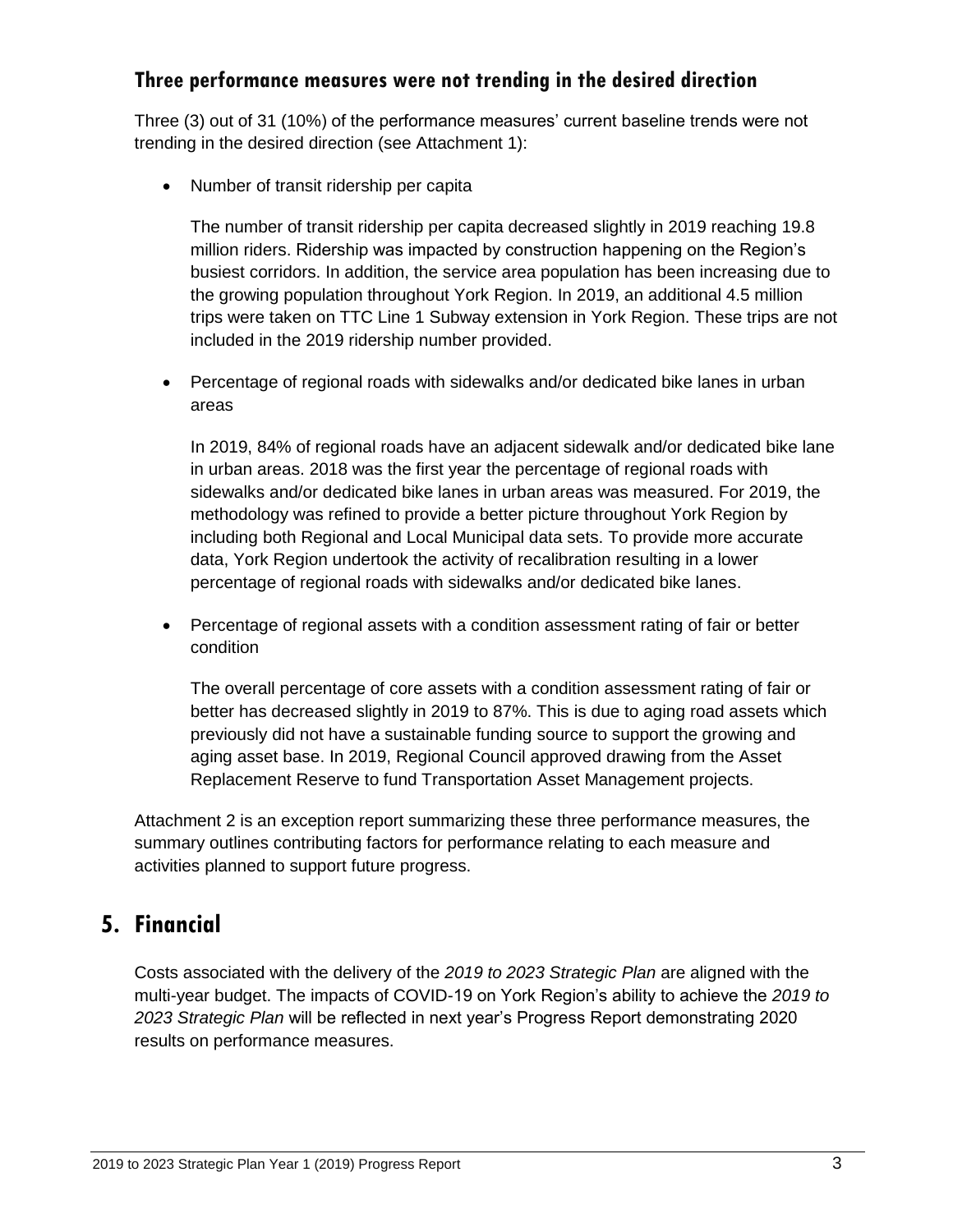## **6. Local Impact**

The Region's *2019 to 2023 Strategic Plan* share many of the same goals expressed in local municipalities' plans. The progress made in year one of the Region's four-year Strategic Plan continues to support this strong alignment to the strategic areas profiled in many of the local municipalities' plans.

## **7. Conclusion**

The Year 1 (2019) Progress Report is the first in a series of annual progress reports associated with the *2019 to 2023 Strategic Plan*. The progress report provides Council with an update on how the Region is progressing towards meeting its strategic goals. In Year 1 (2019), 77% (24 of 31) of performance measures are trending in the desired direction. This demonstrates York Region's dedicated commitment made in Year 1 in taking specific, implementable strategies and actions to address turning and maintaining the curves of performance measures toward achieving the priorities captured in the Strategic Plan. It is recommended this report be circulated to local municipalities for their information.

For more information on this report, please contact Krista South, Executive Manager, Regional and Corporate Change Strategies at 1-877-464-9675 ext. 71208. Accessible formats or communication supports are available upon request.

| Approved for Submission: | <b>Bruce Macgregor</b>              |
|--------------------------|-------------------------------------|
|                          | <b>Chief Administrative Officer</b> |

Attachments (2) #10690682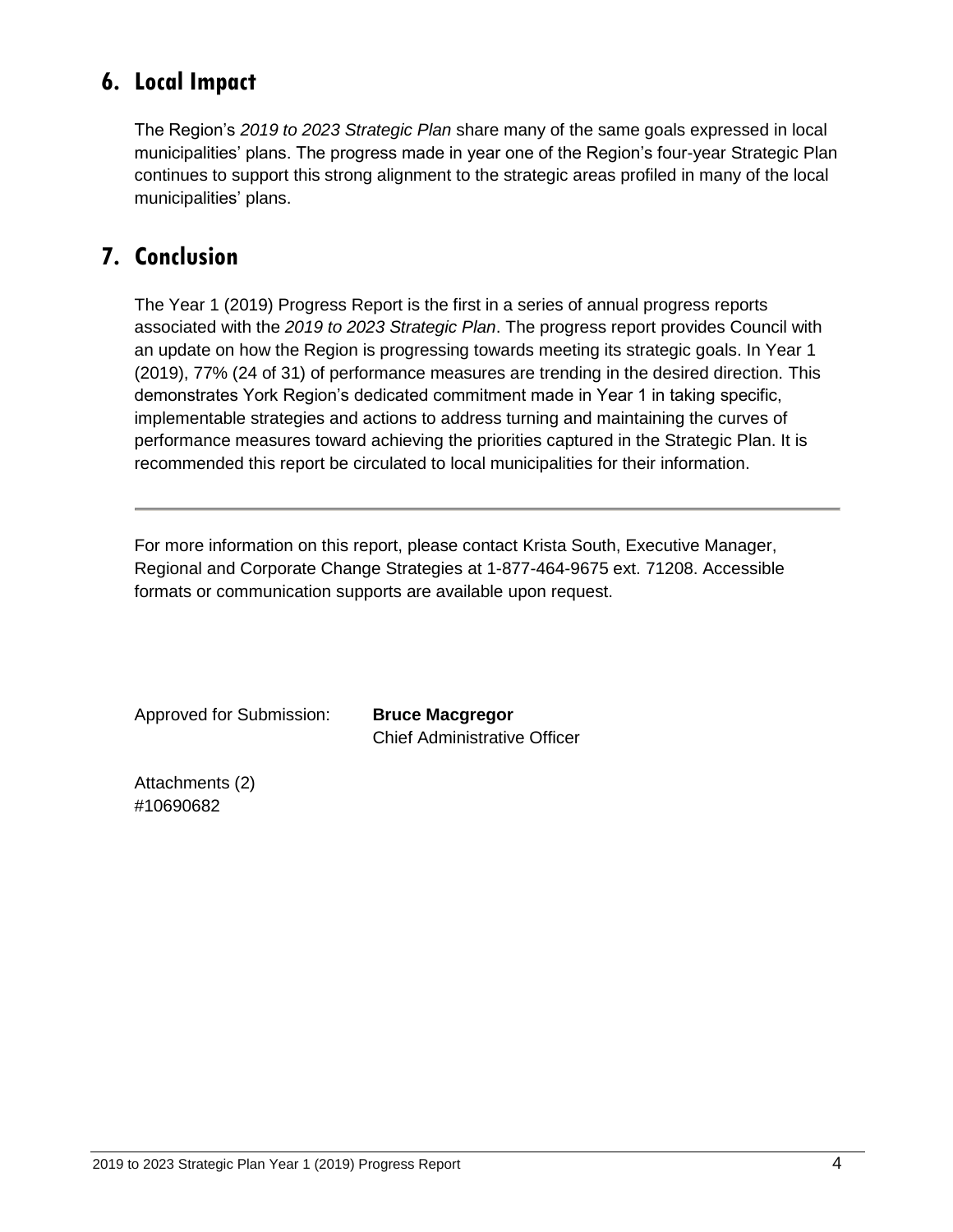# 2019 TO 2023 STRATEGIC PLAN YEAR 1 (2019) PROGRESS REPORT

**SUMMARY:** 24 of 31 = 77% of Performance Measures Trending in the Desired Direction

## **ATTACHMENT 1**



| <b>Result Area</b>                       | <b>Performance Measure</b>                                                                                                                                         | <b>Historical Data</b>                    |                                  |          |          |                      |                                 |
|------------------------------------------|--------------------------------------------------------------------------------------------------------------------------------------------------------------------|-------------------------------------------|----------------------------------|----------|----------|----------------------|---------------------------------|
|                                          |                                                                                                                                                                    | 2015                                      | 2016                             | 2017     | 2018     | <b>YEAR1</b><br>2019 | <b>Baseline</b><br><b>Trend</b> |
| <b>Economic</b><br><b>Vitality</b>       | Increase % of business engagements resulting in business retention,<br>expansion and attraction                                                                    | 51%                                       | 44%                              | 45%      | 37%      | 53%                  |                                 |
|                                          | Maintain # of transit ridership per capita                                                                                                                         | 21.4                                      | 20.7                             | 20.8     | 20       | 19.8                 |                                 |
|                                          | Increase # of kilometres of bus rapidways                                                                                                                          | 8.70                                      | 8.70                             | 12.30    | 12.30    | 27.30                |                                 |
|                                          | Increase # of people and employment within 500 metres of transit                                                                                                   | Data not available for reporting          |                                  |          | 241,000  | 257,000              |                                 |
|                                          | Maintain % of on-time performance on all transit routes                                                                                                            | 94.17%                                    | 94.58%                           | 94.14%   | 91.45%   | 91.48%               |                                 |
|                                          | Increase # of road lane kilometres                                                                                                                                 | 4,144.44                                  | 4,174.51                         | 4,229.70 | 4,265.12 | 4,309.46             |                                 |
| <b>Healthy</b><br><b>Communities</b>     | Maintain % of residents that rate York Region as a safe place to live                                                                                              | 97%                                       | 96%                              | 96%      | 94%      | 95%                  |                                 |
|                                          | Maintain police emergency (Priority 1) response time in minutes                                                                                                    | 8.2                                       | 7.4                              | 7.3      | 7.2      | 6.5                  |                                 |
|                                          | Maintain % of municipal drinking water samples meeting Ontario<br>Drinking Water Standards                                                                         | 99.99%                                    | 99.96%                           | 99.93%   | 99.89%   | 100.00%              |                                 |
|                                          | Increase % of regional roads with sidewalks and/or dedicated bike<br>lanes in urban areas                                                                          | Data not available for reporting          |                                  |          | 88%      | 84%                  |                                 |
|                                          | Increase % of 17-year-old students in compliance with Immunization of<br>School Pupils Act                                                                         | 59.15%                                    | 59.15%                           | 86.43%   | 91.83%   | 92.00%               |                                 |
|                                          | Increase % of food service premises with a certified food handler at all<br>times                                                                                  | 43%                                       | 47%                              | 52%      | 68%      | 77%                  |                                 |
|                                          | Increase % of York Region clients receiving help to improve their<br>housing stability                                                                             | Data not available for reporting          |                                  |          |          |                      |                                 |
|                                          | Maintain paramedic response time for emergency response services to<br>meet Council approved targets                                                               | 79%                                       | 80%                              | 78%      | 76%      | 76%                  |                                 |
|                                          | Increase # of advocacy activities related to long-term care beds                                                                                                   |                                           | Data not available for reporting |          | 3        | 13                   |                                 |
|                                          | Decrease # of days to determine York Region residents' eligibility for<br>social assistance                                                                        | 8                                         | 9                                | 9        | $\,8\,$  | 8                    |                                 |
|                                          | Decrease # of children with an immediate need waiting for subsidized<br>childcare                                                                                  |                                           |                                  |          |          |                      |                                 |
|                                          | Increase % of individuals and families remaining stably housed after<br>six months who were homeless or at risk of homelessness                                    | 2,255<br>1,957<br>1,258<br>1,575<br>2,152 |                                  |          |          |                      |                                 |
| <b>Sustainable</b><br><b>Environment</b> |                                                                                                                                                                    | Data not available for reporting          |                                  |          |          | 83%                  |                                 |
|                                          | Maintain % of wastewater receiving treatment                                                                                                                       | 99.99%                                    | 99.99%                           | 99.97%   | 99.99%   | 100.00%              |                                 |
|                                          | Maintain % of residential solid waste diverted from landfill                                                                                                       | 87%                                       | 91%                              | 93%      | 94%      | 94%                  |                                 |
|                                          | Decrease # of megalitres of treated water consumed per 100,000<br>population                                                                                       | 10,989                                    | 10,718                           | 9,605    | 9,855    | 10,004               |                                 |
|                                          | Decrease # of per capita greenhouse gas emissions across Regional<br>operations in tonnes                                                                          | 66.00                                     | 69.70                            | 64.80    | 65.20    | 65.40                |                                 |
|                                          | Increase % of growth occurring within the built-up areas                                                                                                           | 58.1%                                     | 44.5%                            | 46.9%    | 59.3%    | 75.0%                |                                 |
|                                          | Increase % of development applications meeting timeline<br>commitments                                                                                             | Data not available for reporting<br>100%  |                                  |          |          |                      |                                 |
|                                          | Maintain # of trees and shrubs planted annually through the Regional<br><b>Greening Strategy Program</b>                                                           | 94,637                                    | 93,188                           | 85,464   | 101,122  | 102,332              |                                 |
| Good<br><b>Government</b>                | Maintain / Improve comparative \$ of operating cost per unit<br>of service*                                                                                        | 0.81                                      | 0.86                             | 0.91     | 1.00     | 1.01                 |                                 |
|                                          | Increase % of public-facing transactions that can be completed online<br>or with a mobile device                                                                   | Data not available for reporting          |                                  |          | 60%      | 73%                  |                                 |
|                                          | Increase % of reserve-to-debt ratio                                                                                                                                | 73%                                       | 79%                              | 86%      | 99%      | 111%                 |                                 |
|                                          | Maintain % of regional assets with a condition assessment rating of<br>fair or better condition                                                                    |                                           | Data not available for reporting | 91%      | 90%      | 87%                  |                                 |
|                                          | Maintain % of York Region residents that are satisfied with Regional<br>government                                                                                 |                                           |                                  |          | 75%      | 81%                  |                                 |
|                                          | Increase # of open data sets                                                                                                                                       | 83%                                       | 86%                              | 78%      |          |                      |                                 |
|                                          | *NOTE: 2018 as baseline year and considered trending in the right direction compared to inflation. 2019 data may be subject to change based on finalized FIR data. | 131                                       | 163                              | 177      | 214      | 228                  |                                 |

**LEGEND** = Trending in the desired direction<br>
= Not trending in the desired direction

 $\bigcirc$  = No trend information visit york.ca/stratplan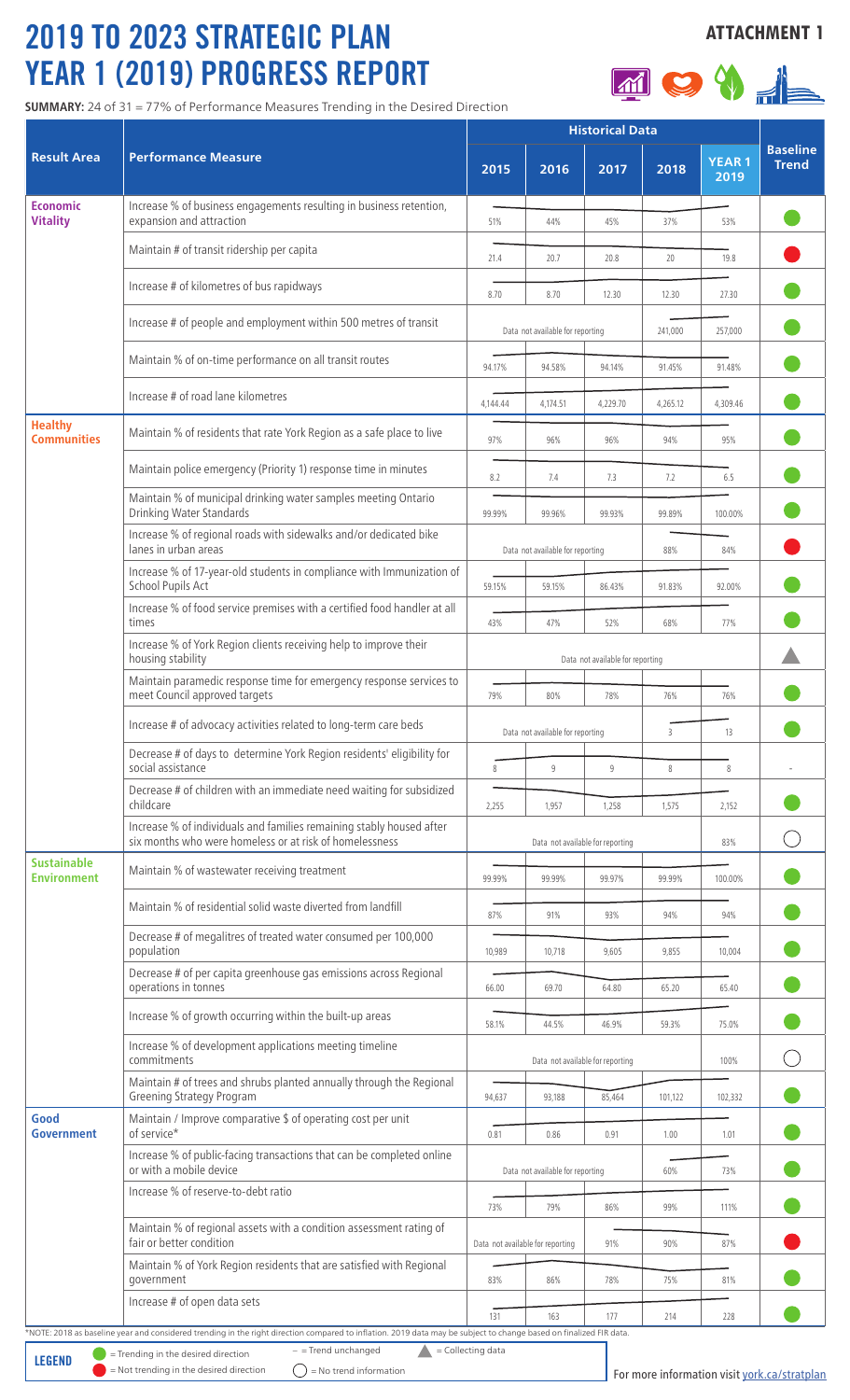## **Exception Report Summary**

## 2019 to 2023 Strategic Plan Year 1 (2019) Progress Report – Performance Measures

Three (3) of 31 (10%) of the Strategic Plan's performance measures' current baseline trends were not trending in the desired direction (see Attachment 1):

- Number of transit ridership per capita
- Percentage of regional roads with sidewalks and/or dedicated bike lanes in urban areas
- Percentage of regional assets with a condition assessment rating of fair or better condition

Contributing factors for the performance of each of these measures are detailed below.



#### **Maintain number of transit ridership per capita**

The number of transit ridership per capita decreased slightly in 2019. Ridership was impacted by construction happening on the Region's busiest corridors. In addition, the service area population of York Region increased in 2019 due to the growing population throughout York Region. The number of transit riders across the York Region Transit system remained stable in 2019 reaching 19.8 million riders.

In 2019, an additional 4.5 million trips were taken on TTC Line 1 Subway extension in York Region. These trips are not included in the 2019 ridership number provided.

The regional road network continues to be under pressure due to significant growth across York Region. To manage this demand on our regional roads, highways and transit system, the Region is continuing to focus providing mobility for all modes of travel (walking, cycling, transit as well as auto uses) through improved transit services, development of complete and walkable communities, improved network infrastructure as well as promoting active transportation through the provision of cycling infrastructure.



**HEALTHY COMMUNITIES** 

#### **Increase percentage of regional roads with sidewalks and/or dedicated bike lanes in urban areas**

In 2019, 84% of regional roads have an adjacent sidewalk and/or dedicated bike lane in urban areas.

2018 was the first year the percentage of regional roads with sidewalks and/or dedicated bike lanes in urban areas was measured. This performance measure illustrates the number of regional roads that have a sidewalk or bike lane adjacent to it and relies on municipal data sets inputted by York Region local municipalities into the Spatial Data Warehouse. For 2019, this methodology was refined to provide more